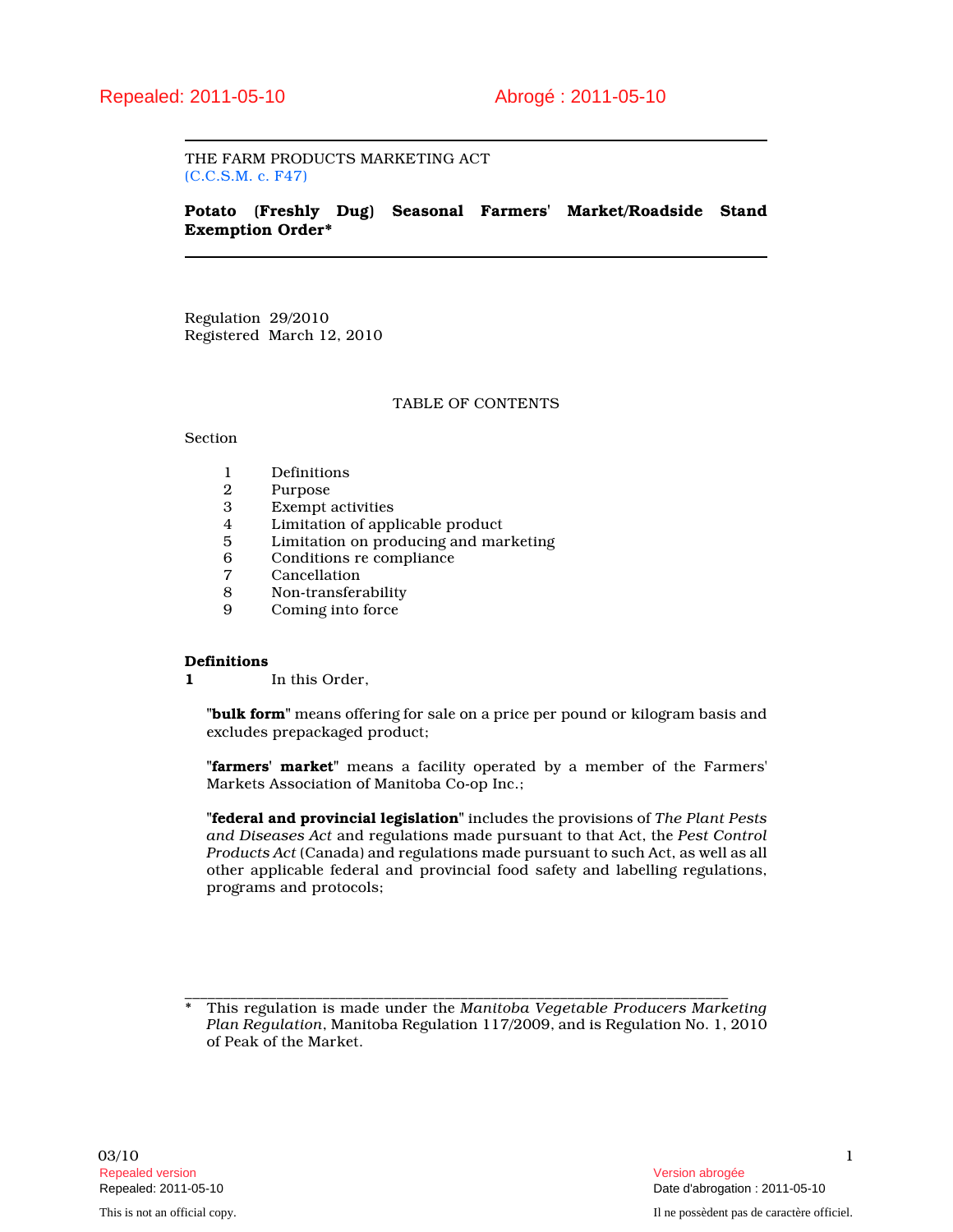"freshly dug potatoes" means a potato marketed on or before October 31st in the calendar year in which such potato is grown;

"non-certified potatoes" means non-certified potatoes as defined in the Seeds Regulations, C.R.C., c.1400, made under the Seeds Act (Canada);

"**non-registered person**" means a person who is not a registered person or a person related to a registered person under the Manitoba Vegetable Producers Marketing Plan Regulation, Manitoba Regulation 117/2009, or under the Manitoba Processing Potato Marketing Plan Regulatio n, Manitoba Regulation 206/2006;

"**permit**" means a permit issued to a permit holder pursuant to the terms of this Order;

**"permit holder"** means a person who has been issued a permit pursuant to the provisions of this Order;

"a person related to a registered person" includes a shareholder, director or officer of a registered person, a person who has a legal or beneficial interest in a registered person, and the spouse or dependent child of a registered person or such other person;

"roadside stand" means a facility solely owned and operated by a permit holder, the location of which has been approved by the board.

# Purpose<br>2

The purpose of this Order is to provide for the production and marketing in bulk form of freshly dug potatoes by a non-registered person on a seasonal basis at a roadside stand solely owned and operated by such person or at a stall in a farmers' market leased or rented to and solely operated by such person, on a basis that does not compete with or negatively impact on the supply managed system for the production and marketing of potatoes conducted by the board.

## Exempt activities

3 Subject to the terms of this Order, any person who has been issued a permit pursuant to this order is exempt from the following:

(a) Vegetable Registration Order, Manitoba Regulation 188/88;

(b) Potato General Order, Manitoba Regulation 123/2000, except the provisions of section 12;

(c) Potato Quota Order, Manitoba Regulation 13/95;

(d) Potato Promotion and Research Levies Regulation, Manitoba Regulation 125/2004;

with respect to any potatoes marketed by such person in accordance with the terms of this Order.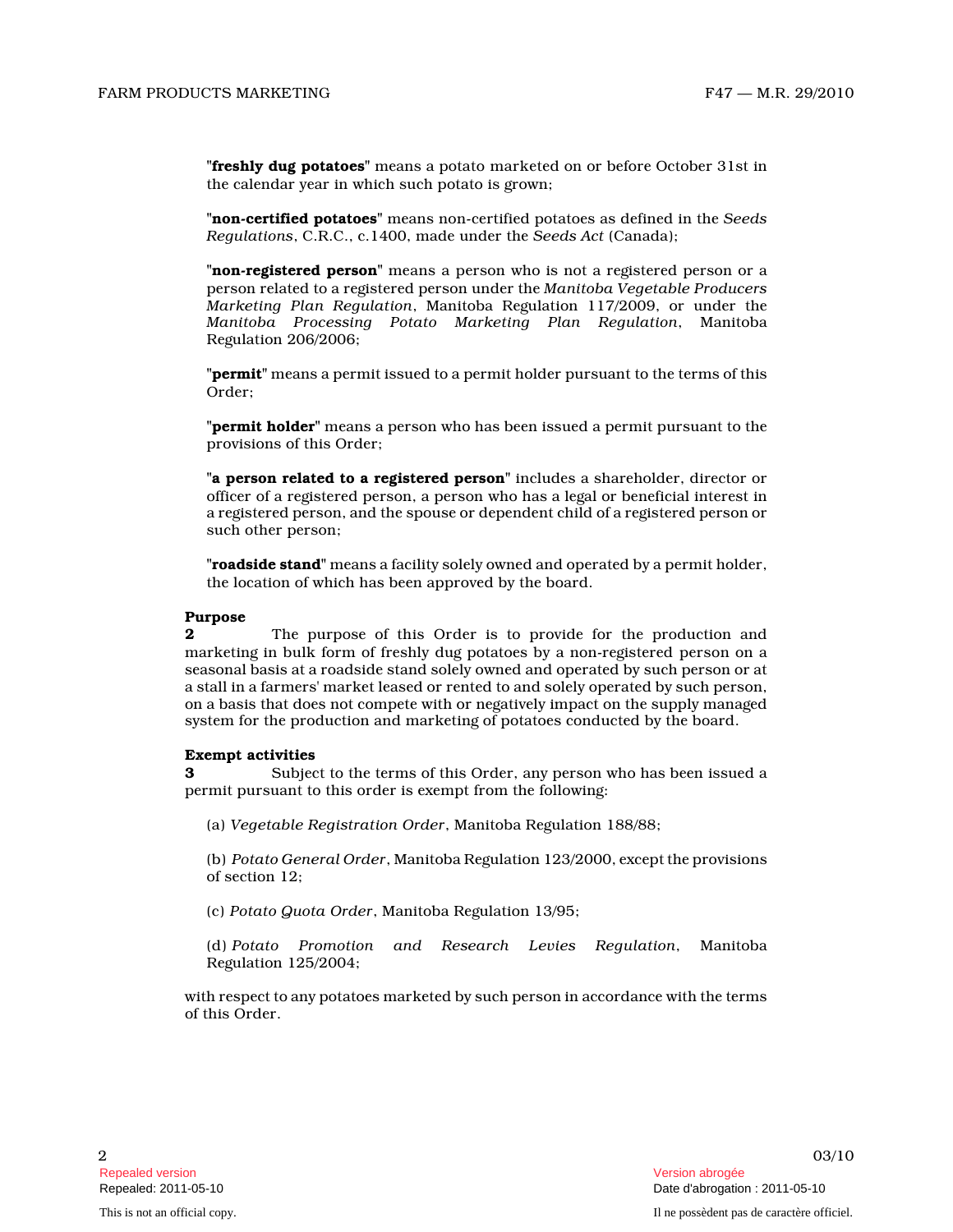#### Limitation of applicable product

4 The exemptions provided for in section 3 of this Order are only applicable to freshly dug potatoes grown and harvested by a permit holder and marketed in bulk form by the permit holder in accordance with the terms of the permit issued to such person pursuant to this Order .

## Limitation on producing and marketing

5 The exemptions provided for in section 3 of this Order are subject to the following conditions:

(a) that the potatoes marketed by the permit holder are not produced or attempted to be produced using non-certified potatoes as seed;

(b) that the permit holder does not produce or attempt to produce potatoes to be marketed pursuant to a permit (including any permit issued by the board pursuant to any other permit system established by the board) on more than a total of five acres of land;

(c) that such potatoes are produced, harvested, and marketed by the permit holder using land, equipment and facilities solely owned or leased or rented solely to, and solely operated by the permit holder, with no marketing activity occurring outside of the stall in the farmers' market solely leased or rented to and solely operated by the permit holder or the roadside stand solely owned and solely operated by the permit holder specified in the permit;

(d) that such potatoes are marketed by the permit holder directly to an individual for consumption by that individual and that individual's immediate family or any one of them, or otherwise consumed by the permit holder and the permit holder's immediate family;

(e) that any potatoes produced by a permit holder during a calendar year and not marketed by that permit holder prior to November 1st of that calendar year must be delivered to a food bank which is a member of the Manitoba Association of Food Banks, as a gift without consideration, for distribution by such food bank without charge to that food bank's recipients (for consumption by such recipients and members of the recipient's immediate family) no later than November 30th of such calendar year;

and to such other conditions as may be set out in any permit issued pursuant to this Order.

#### Conditions re compliance

6 This Order is subject to the condition that the permit holder comply with all orders and regulations established by the board other than those provisions set out in section 3 of this Order with respect to all activities of the permit holder related to the production and marketing of potatoes and with all applicable federal and provincial legislation.

#### Cancellation

7 If the permit holder fails to comply with any order, regulation or written directive of the board, or any condition of this Order, or any condition of a permit issued pursuant to this Order, the exemptions provided in section 3 of this Order shall, upon motion of the board to such effect, terminate.